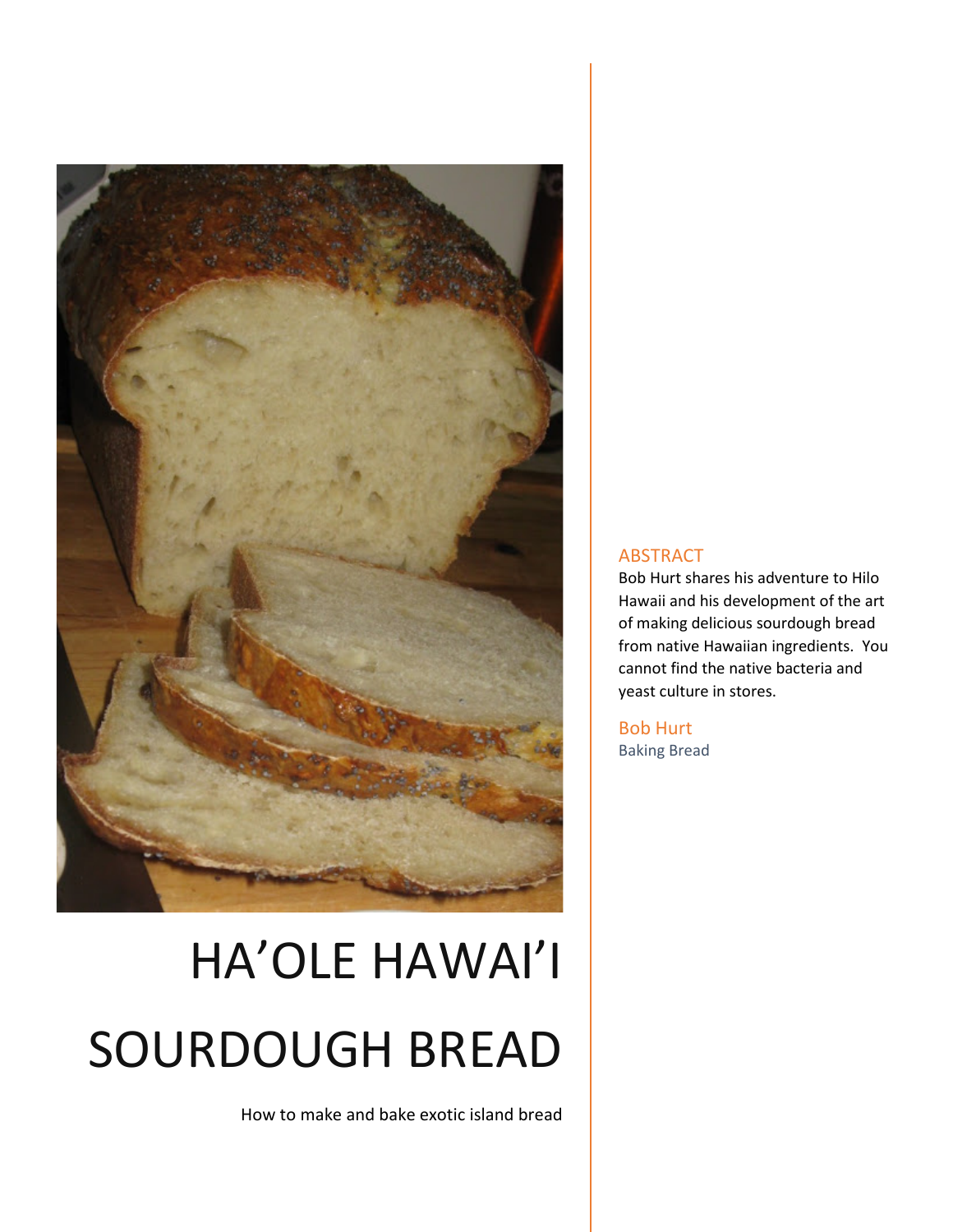# Jugito's Ha'ole Hawai'i Sourdough Bread

How to Make and Bake Exotic Island Bread

Copyright © 2011 b[y Bob Hurt.](http://bobhurt.com/) All rights reserved. Distribute freely with attribution.

Two years ago last June (2009), Maria and I vacationed for a couple of months with Lisa, Maria's niece, in Hawaii, on the Big Island. I tried to buy some "genuine" Hawaiian sourdough starter from a Hilo kitchen supply shop run by a local chef. He claimed his starter constituted a "trade secret" and he couldn't give or sell any of it to anybody. No way.

A few days later, I decided to make my own. I needed locally grown carbohydrates to culture and feed indigenous bacteria and yeast. I bought a taro root and white (super sweet) pineapple from a Hilo farmer's market. At my Hilo residence I peeled and boiled the taro root, then I tried to pulverize it in the blender. No go. The blender didn't have the power, so I went at it with a fork. In the old days native women pounded taro between two rocks to pulverize it. I had the devil of a time doing it with a fork after cooking it. I finally produced a mess of lumpy goo.

I sliced out some pineapple crushed it in the blender, and mixed it in. I let the starter mix sit on the windowsill out of the sun for a few days. A rubber band held a paper towel onto the glass. The first batch turned putrid. The next batch fermented well and turned out okay, vigorously bubbling. I fed it flour and bottled water for a few days, I ended up drying a ziplock baggie of it and taking it home stateside. Now, after two and a half years, I took the baggie out of the refrigerator and reconstituted it over several days, similar to making the start from scratch. Now I have prepared some starter to send to loved ones by drying it.

I brush the starter onto plastic wrap, let it dry, then crinkle it into a baggie for mailing. You reconstitute it by adding water and flour and letting it sit covered on the counter till it starts bubbling, then feed it with ground or cooked grains or other carbs (potatoes, wheat or rye flour, rice, oatmeal, cream of wheat, etc) with water to make a loose goo every 8 hours for a few days. You can use the sponge/starter for sourdough pancakes or bread right away, but it gets better with some feeding cycles. The dried starter on plastic wrap looks like this:

I made a pair of Hawaiian Sourdough Bread Loaves last night in bread pans intended for banana bread. I overview my process as follows.

### **Making Sponge**

First, I triple the starter from two tablespoons with equal weights of water and flour, let it ferment 9 hours, then repeat this twice more till I have 200 grams thereabout of "sponge."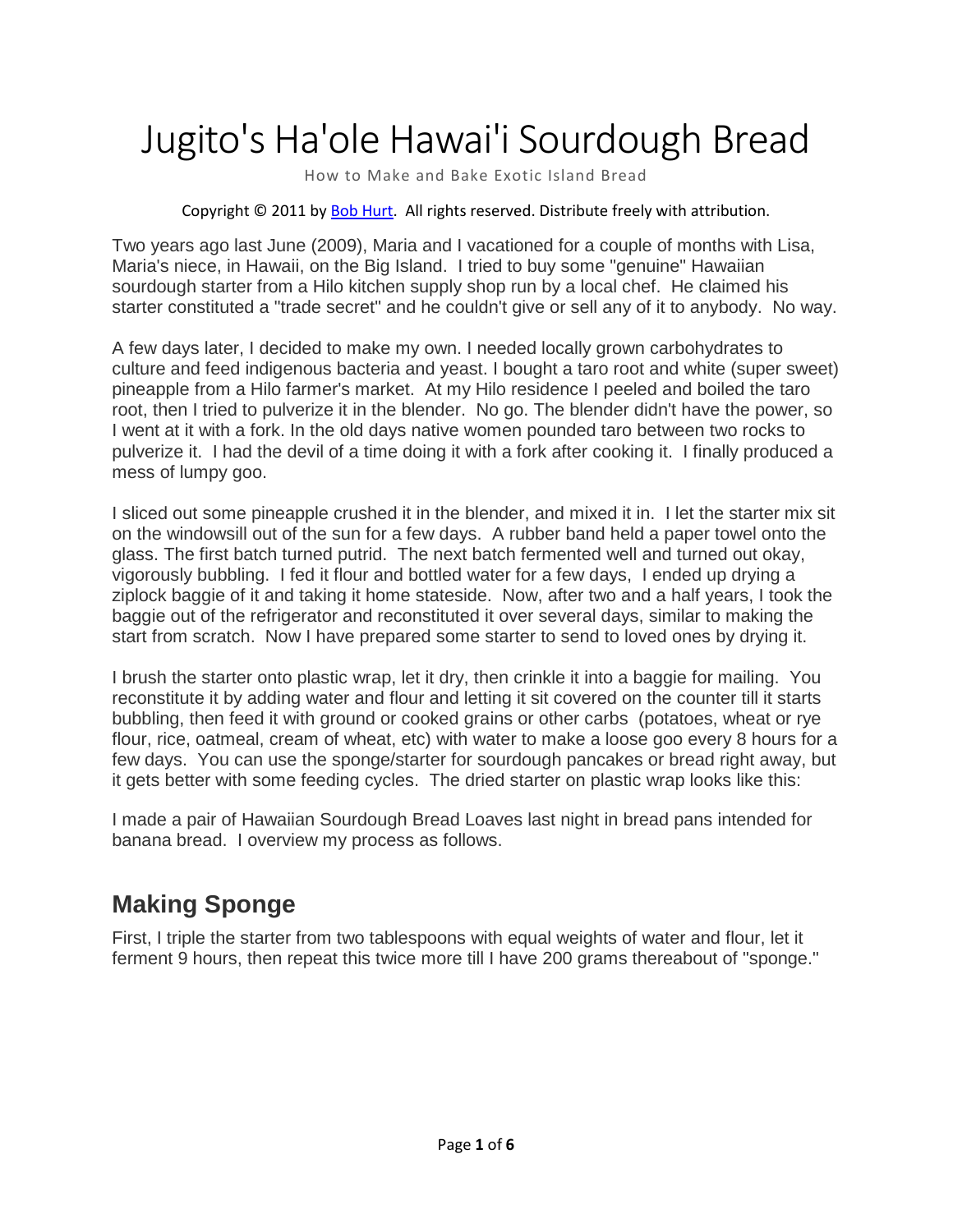#### **My no-knead method of making and baking the bread:**

1. Get a kitchen scale to weigh stuff.  $1$  Tsp = 5 grams;  $1$  TBSP = 15 grams, 1 pint liquid  $=$  1 pound  $=$  454 grams. Flour and sponge weigh less than a pound per pint.

2. Sponge weight  $= X$ 

3. Add 3X reverse osmosis/unchlorinated water to the sponge and mix it well with a spoon; I toss in another 1/4 cup water to make to make it a little sloppier for better rising.



*Figure 1 Ha'ole Hawai'i Sourdough Starter has dried in cool oven on plastic wrap for mailing*

4. Add .1X (point one x) by weight seasalt; stir in well. For 200 g sponge I use 4 tsp salt.

5. Pour this mix into big bowl containing 5X bread flour (13% protein with trace of malt)

6. Mix well, getting all ingredients wet

7. Wait 45 minutes for fast yeast, or 1+ hour for slower yeast. This stuff was pretty fast.

8. Dust countertop with flour then stretch dough out on it, dust with flour, poke it all over with finger tips down onto surface, then fold it up bit by bit into a big blob, and return to bowl.

9. Repeat 6 and 7 twice more

10. Wait 1/2 hour

11. Form into loaves, cover with saran wrap or upside down bowl/pan, ideally so you can see it rise.

12. Wait till it rises significantly. It could take hours. In this case it took 2 to 3 hours.

13. Heat oven to 500F

14. Slice tops with X or long groove 2 to 3 " deep. I snip with scissors because a knife tears the sticky dough.

15. Put in oven and bake, turn oven to 425F after 15 minutes.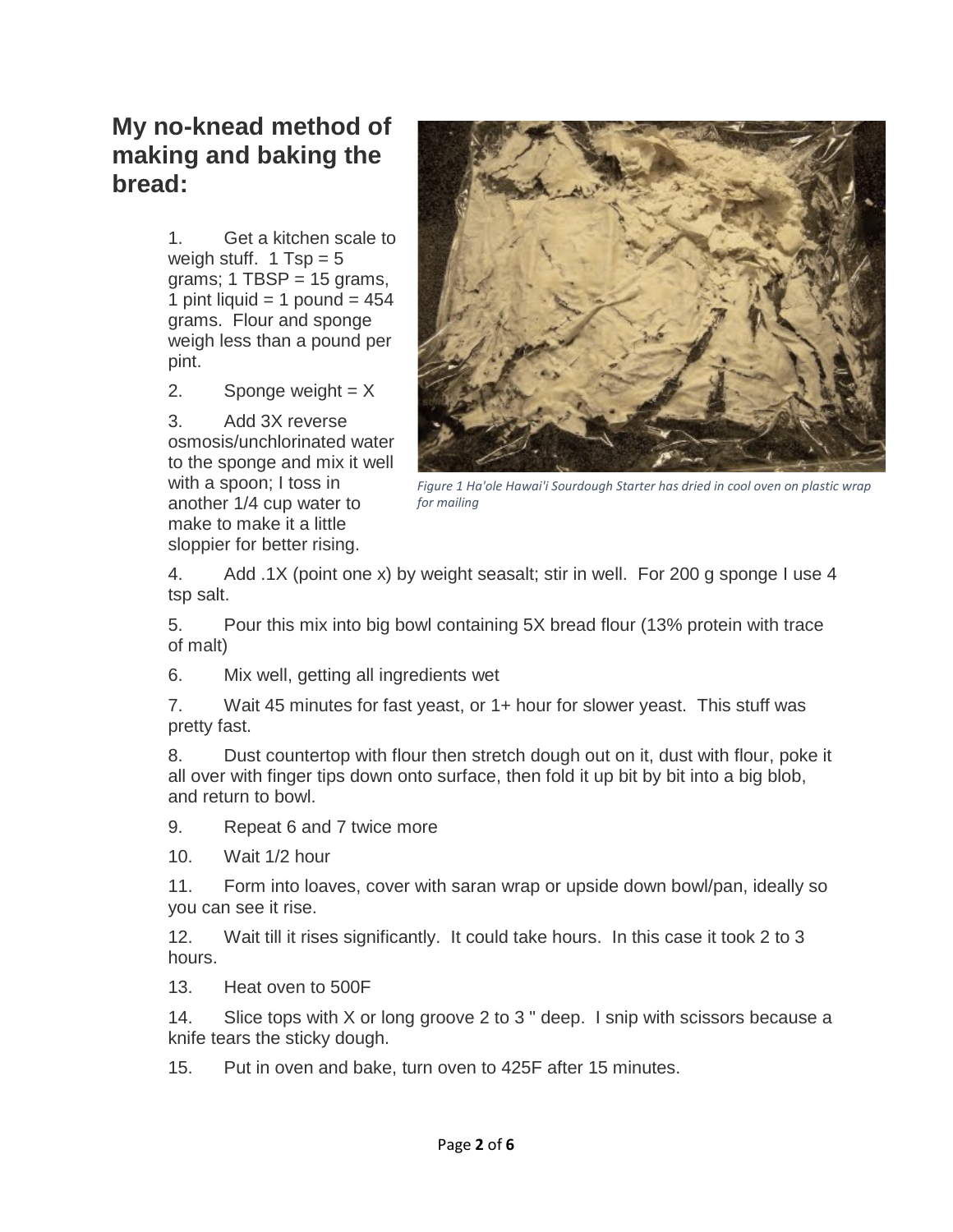16. Remove when internal temp reaches 190F. I use a Taylor probe thermometer I bought at [amazon.com](http://amazon.com/) for about \$5

For letting the dough rise, I wait till my patience has grown old and I worry that the yeast has depleted the dough. Then I snip long ways with scissors in the sloppy dough (I hydrate it more than normal because wetter dough rises more easily). Then I put it in a 500 degree F oven.

I pull it out in 15 minutes, paint it with beaten egg with similar volume of milk, sprinkle poppy seeds on it, paint it again, and stick it back in the oven. After 5 minutes, I lower the temperature to 425F and stick a thermometer probe in one of the loaves.

When the temp hits 190F to 194F, I remove the probe, remove the loaves from the oven, turn off the oven, turn out the loaves onto a wire rack, and set the rack on top ot the open bread pans to cool. If I set the rack on the stove top, humidity collects on the bottoms of the loaves. I let the loaves cool a minimum of 30 minutes. This lets them finish cooking inside and cool enough to retain moisture.



*Figure 2 Ha'ole Hawai'i Sourdough Bread loaves cool best on rack atop hot bread pans*

I photographed these loaves immediately after setting the wire rack on the bread pans. They smelled up the house with their delicious aroma at 3 AM this morning.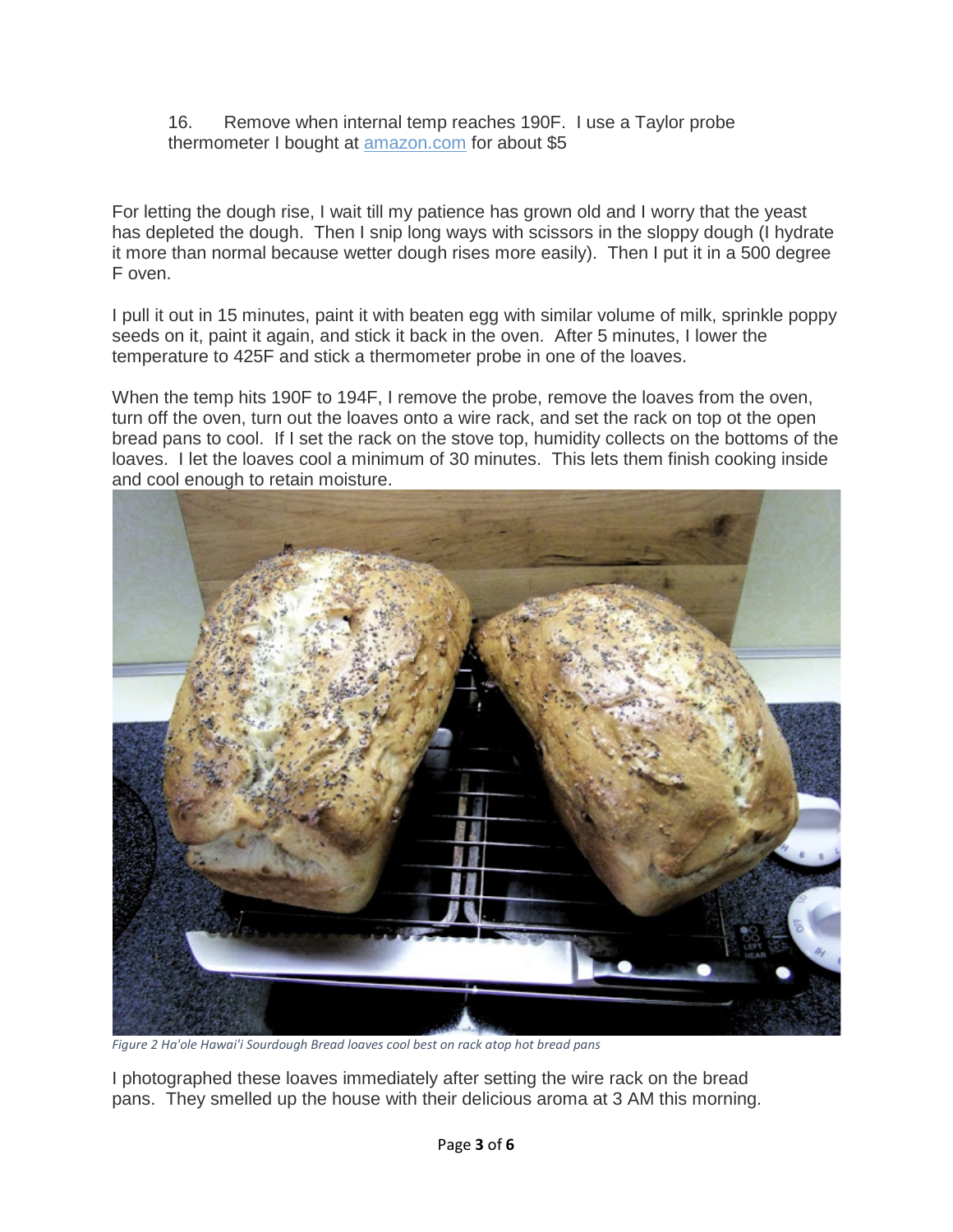You can see where I snipped the loaves down the center of the top. In spite of this, "oven spring" made the loaves crack somewhat both on the tops and at the ends below the tops. The cracks don't adversely affect flavor, but they allow the loaves to dry out faster. I remove them from the oven at 190F because if I let them reach boiling temperature of 212F, they will really dry out inside because of evaporation.

The loaves developed a gorgeous brown sheen because of the egg wash, which also gave the crust a good crunchiness. I preheated the oven to 500F because I find it necessary to balance even cooking inside with development of a nice crust on the outside. Too low a temperature leaves the loaves with a light and washed-out-looking crust. Too high makes the crust darken excessively or burn before the insides reach terminal temperature of 190F.



*Figure 3 Ha'ole Hawai'i Soudough Bread loaves have crunchy crust*

The amount of oven spring you get depends on the kind of starter, ingredients in, temperature, and gluten development of the dough, and both time and temperature during the rise before baking. I have not determined the ideals for these with dough made from the Hawaiian starter. Ideally, the oven spring will expand the loaves to the point of cracking the crust, so I must put the loaves in the oven near depletion of the yeast action in the dough. If I put it in too soon, the loaves will turn out too dense, and will give no oven spring. Too late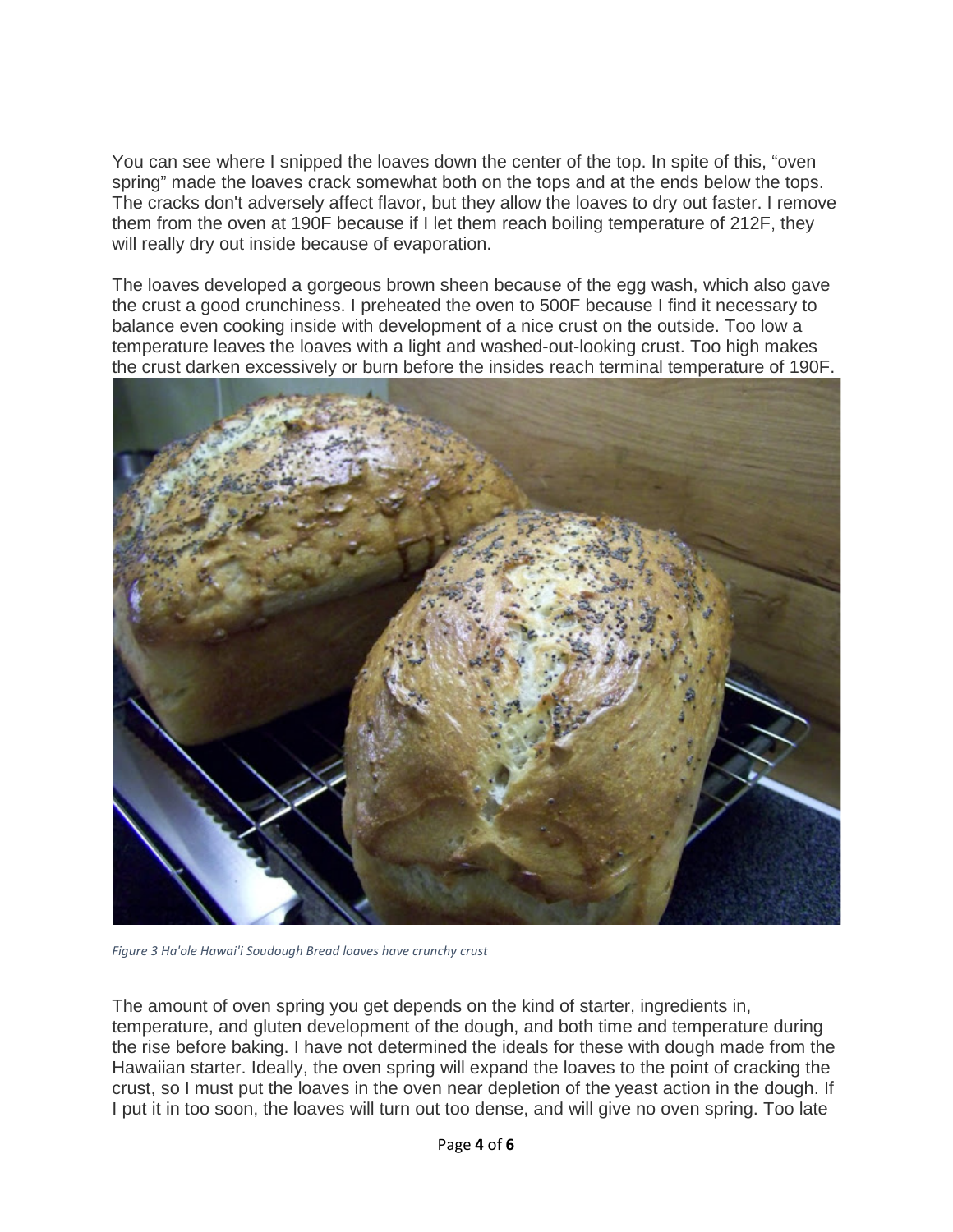and I'll get little oven spring, and the bread might taste too tart because of overdevelopment of acetic acid from bacterial action, or get dense from gas loss.

I don't worry about it much, though. Look [at](http://www.acmebread.com/bread) what the pros do at [Acme\(](http://www.acmebread.com/bread)[http://acmebread.com\)](http://acmebread.com/).



*Figure 4 Ha'ole Hawai'i Sourdough Bread, Sliced*

Next you see the crumb (texture) of a loaf I sliced into late this afternoon. Maria spread the slices with garlic butter, oven-toasted them, and served them with my home-made spaghetti